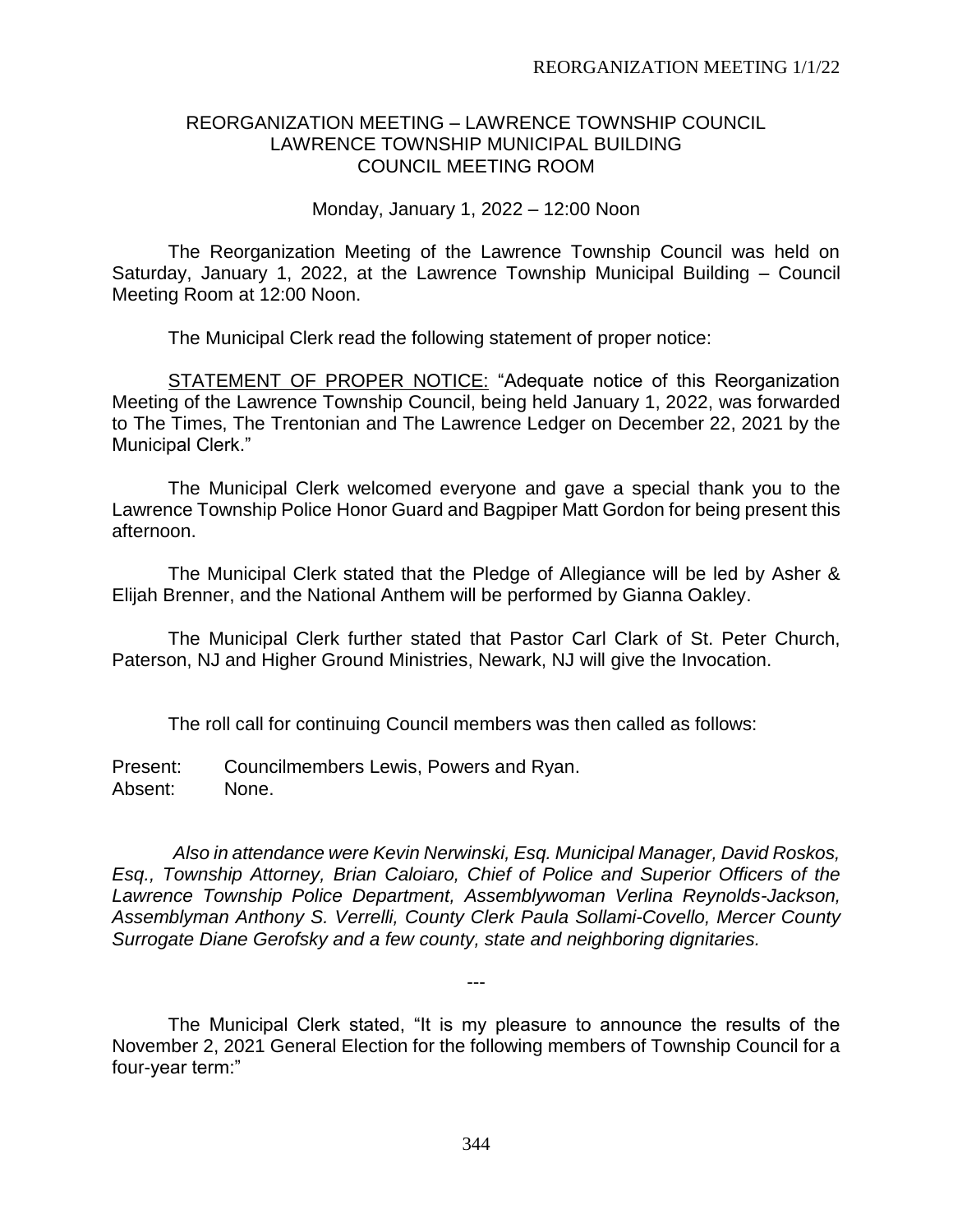### *Christopher B. Bobbitt James S. Kownacki*

The Municipal Clerk advised that the following individuals would be administering the Oath of Office to the (3) three elected officials.

- ❖ Assemblywoman Verlina Reynolds-Jackson administered the Oath of Office to Mr. Bobbitt.
- ❖ Municipal Manager Kevin P. Nerwinski, Esq. will administer the Oath of Office to Mr. Kownacki.

The Municipal Clerk called for nominations for Office of Mayor for a two-year term ending December 31, 2023.

Ms. Lewis nominated John Ryan for the Office of Mayor, and Mr. Bobbitt seconded the nomination. Councilman Powers moved to close nominations.

The Municipal Clerk asked if there were any other nominations. There being none, Ms. Norcia declared the nominations closed and asked Deputy Clerk Tonya Carter to call the roll for the nomination of John Ryan as Mayor.

#### RECORD OF VOTE

| <b>COUNCIL</b>      | <b>AYE</b>        | <b>NAY</b> | <b>PRESENT</b> | <b>ABSENT</b> | <b>ABSTAIN</b> | <b>MOVE</b> | <b>SECOND</b> |
|---------------------|-------------------|------------|----------------|---------------|----------------|-------------|---------------|
| Mr. Bobbitt         | v<br>́            |            |                |               |                |             |               |
| <b>Mr. Kownacki</b> | $\mathbf{u}$<br>́ |            |                |               |                |             |               |
| <b>Ms. Lewis</b>    | л                 |            |                |               |                | Λ           |               |
| <b>Mr. Powers</b>   | n                 |            |                |               |                |             |               |
| Mr. Ryan            | w<br>Λ            |            |                |               |                |             |               |

Assemblyman Anthony Verrelli administered the Oath of Office to Mayor Ryan.

---

# **Mayor Ryan' s Mayoral remarks:**

"Thank you for coming out today, and Happy New Year! I would like to start by thanking former Mayor Jim Kownacki and the rest of Council, along with the Municipal Manager, Kevin Nerwinski, and our Township Clerk, Kathy Norcia, and the Municipal Attorney, David Roskos. It is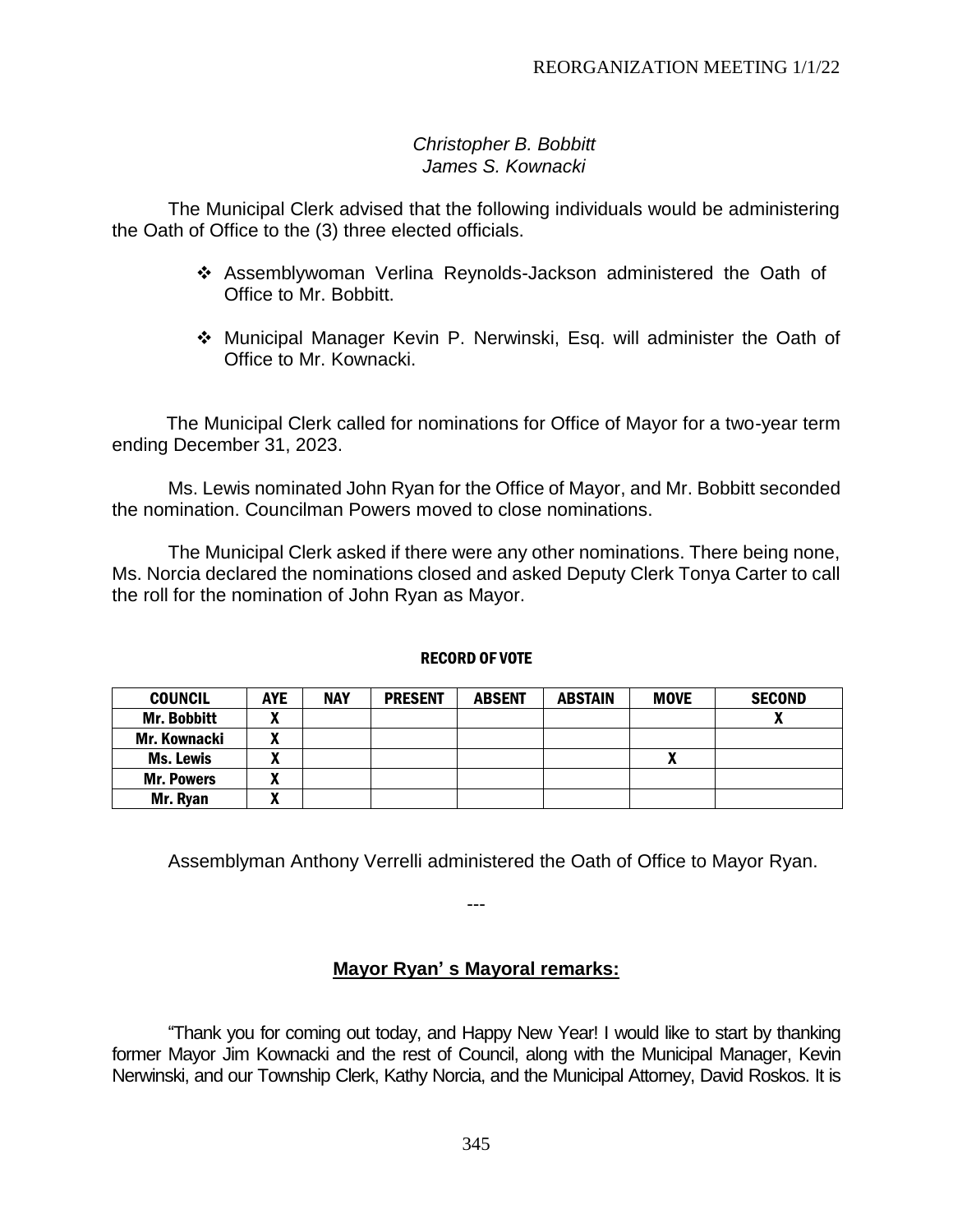and honor and a privilege to serve Lawrence Township, as your new Mayor, and I look forward to working with each and every one of you."

Two years ago, Mayor Kownacki stated that we are a team. This could not be truer during these trying times. However, I would like to add that it is more like family…we laugh, we disagree… and we may argue. But, in the end, we come together for the good of the Township.

I would also like to thank Peter Kiriakatis, Chief Financial Officer, and his entire staff, the Township Manager, Kevin Nerwinski, along with the Town Council for improving our Moody's Rating to Aa1, meaning we have been fiscally responsible and in excellent shape during these difficult times, and where we need to be. And, I look forward to working with everyone here keeping Lawrence moving in the right direction.

A big thank you to Chief Caloiaro, his lieutenants, sergeants, and the men and women of Lawrence Township Police Department, along with our impressive Honor Guard. I appreciate you. In addition, I would like to thank the Lawrence Township Emergency Services, including Fire Engine Nos. 21, 22, 23, and the Emergency Medical Services. Also, our fabulous Recreation Department headed by Nancy Bergen and her amazing staff… the Jolly Trolley… to the lights… to you name it. Then, we have Public Works headed by Greg Whitehead, and his amazing staff and department called 'one call does it all'. I appreciate all that they do in the Township…everything from the streets, to the parks…you name it. And, then we have Jack Oakley, Chief of Emergency Services, and Emergency Management Coordinator. I appreciate all that he does. I also want to give a 'shout out' to all of our Township employees who are behind the scenes that you may not see, the ones in the cubical in the offices in the back. They are the ones that keep the Township moving and greased. I thank you and appreciate you.

The Fighting15<sup>th</sup>, Senator Shirley Turner, Assemblywoman Verlina Reynolds-Jackson, Assemblyman Anthony Verrelli, and all the elected officials who are present today.

I would be remiss if I did not thank my family for all their love and support. My wife, Linda, daughters, Becca, Megan, Hannah, and my son-in-law, Charles. I am especially thankful for my two grandsons, Asher and Elijah... my pride a joy. Thank you to my sister, Helen (or sis) and her husband Ron. By the way it is their anniversary, Happy Anniversary and Happy Birthday, Ron,whose birthday just past. I also would like to thank my sister-in-law, Lynne, and my brother-in-law, Paul, my niece, Jacqueline, and her husband, Joe, and their kids for being present. My mother-in-law, Phyllis, and my brother, Frank, unfortunately, could not be here. Love them both. And, my younger brother, Jimmy, Mom and Dad… we love you and we really miss you.

Thank you to the Godley's watching down in North Carolina, you would think they would come up here; but…no, I guess they thought the delivering a baby was more important.Also, I would like to give a 'shout out' to Mike and Colleen Valenzano, please stand up, we are going on 60 years of friendship, and they both just retired on Thursday. I love you guys, thank you for coming. And, my apology for those I missed.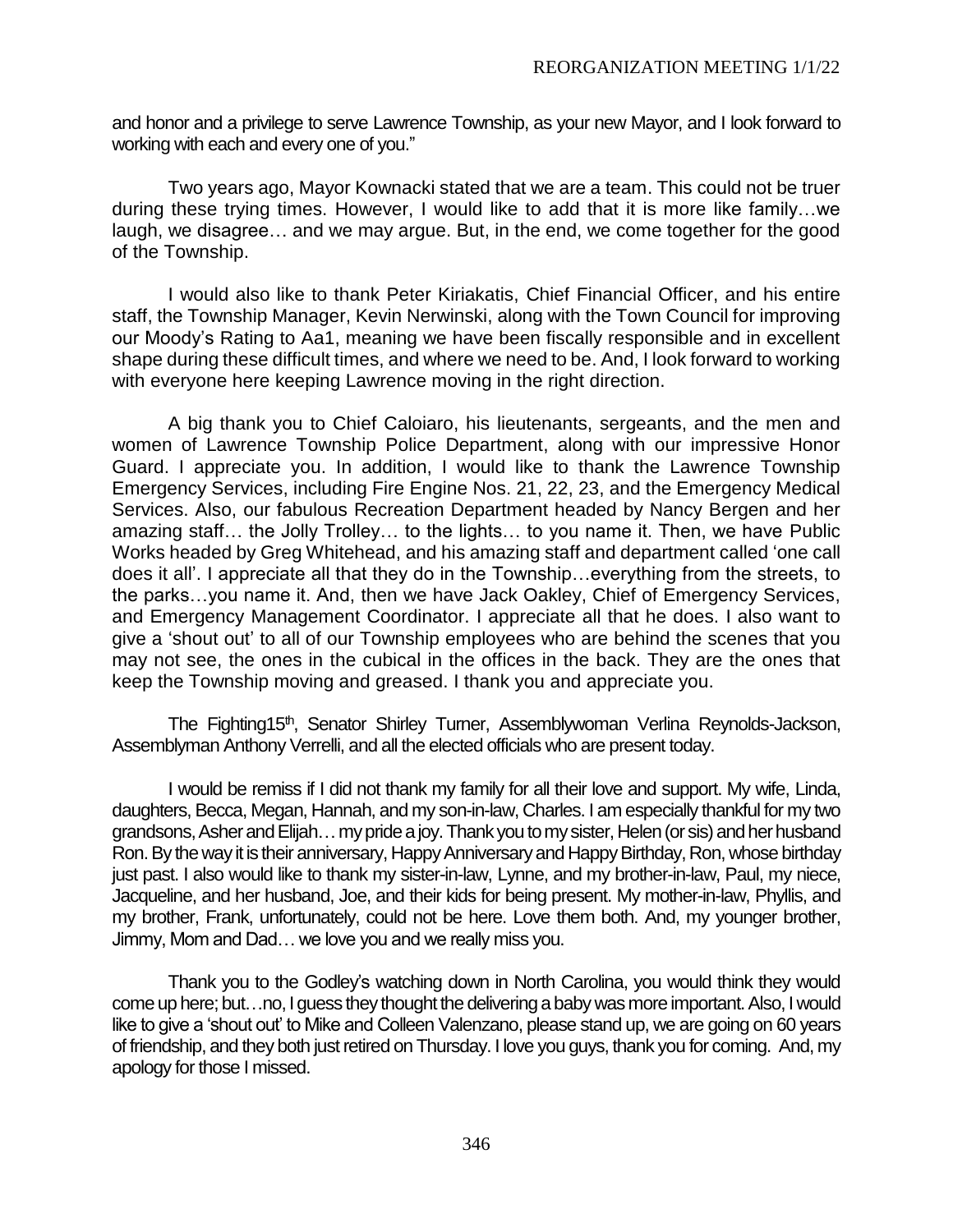I have a few goals I would like to accomplish along with my colleagues:

- 1.) I would like to see South Lawrence street scape started after being sideline these past few years. We just received grant money and those monies will be a great asset to our town.
- 2.) I would like to continue reducing our carbon footprint. So far, we are rated Silver, but would like to strive for Gold. We installed Solar panels throughout the Township buildings – police station, public works, and added two electric vehicles. With more grant monies, I know we can do better. With the Manager's help and Council…we can accomplish anything!

I wish you Peace and Happiness. Have a Happy and Healthy New Year!

Thank you for coming today."

---

# Public Participation

There was no public participation.

# **Resolutions**

---

Resolution Nos. 1-22 through 34-22 were approved by the following roll call vote:

| <b>COUNCIL</b>      | <b>AYE</b>        | <b>NAY</b> | <b>PRESENT</b> | <b>ABSENT</b> | <b>ABSTAIN</b> | <b>MOVE</b> | <b>SECOND</b> |
|---------------------|-------------------|------------|----------------|---------------|----------------|-------------|---------------|
| <b>Mr. Bobbitt</b>  | v<br>Λ            |            |                |               |                |             |               |
| <b>Mr. Kownacki</b> | v<br>Λ            |            |                |               |                |             |               |
| Ms. Lewis           | $\mathbf{v}$<br>Λ |            |                |               |                |             |               |
| <b>Mr. Powers</b>   | v<br>Λ            |            |                |               |                |             |               |
| <b>Mayor Ryan</b>   | $\mathbf{v}$<br>" |            |                |               |                |             |               |

All adopted Resolutions are spread in its entirety in the 2022 Resolution Book.

Public Participation

---

There was no public participation.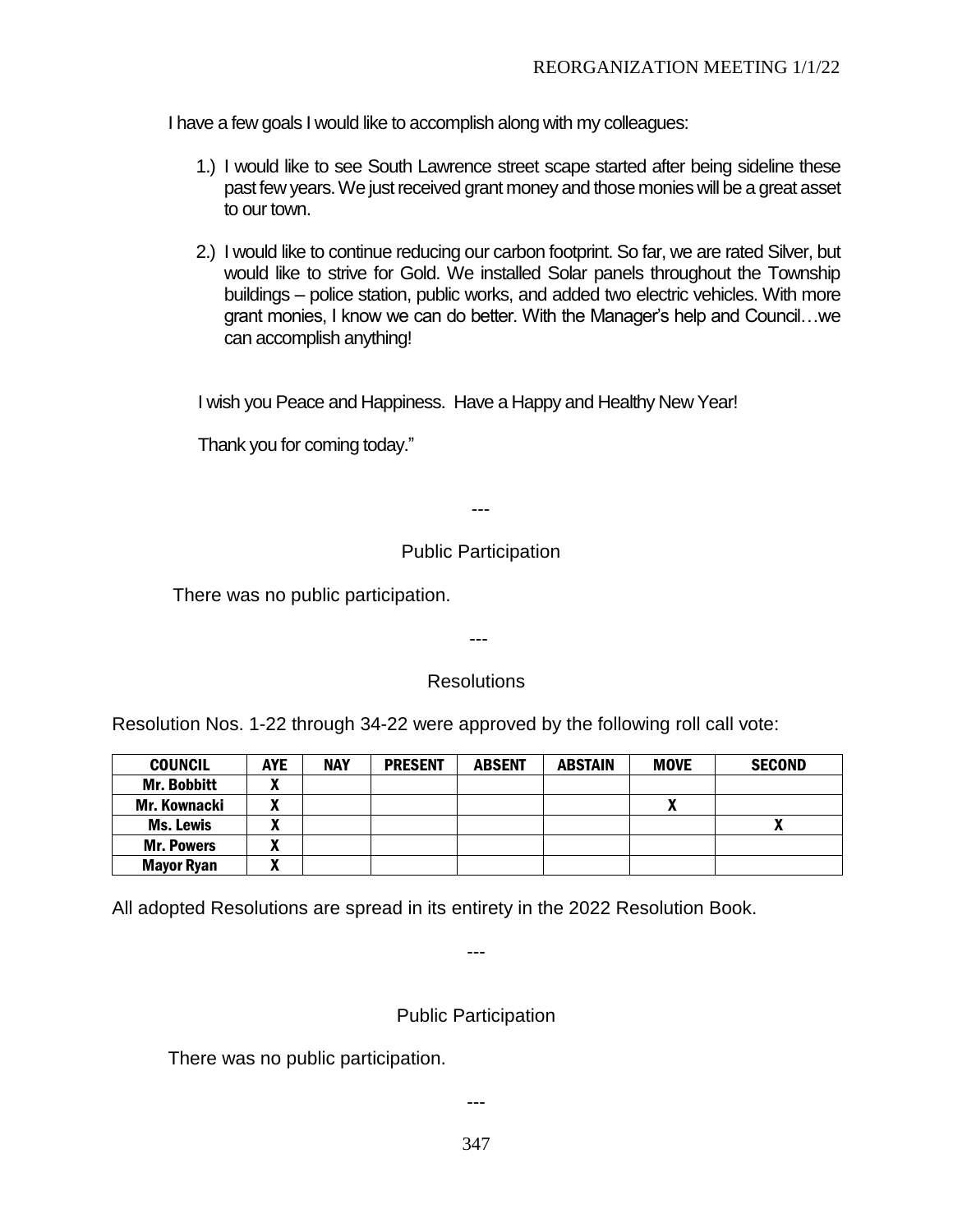Mayor Ryan asked Council for their closing remarks:

#### **Councilmember Kownacki's remarks:**

"Happy New Year to everybody! Thank you for being here. I want to thank my colleagues, my Township Manager, Clerk and Police for the past two years of being here through the rough times we had here. When we pulled together, we got through it, and to me today is a new beginning, as John-Boy Ryan now is the Mayor. And, with that…

Thank you very much."

 $\sim\sim\sim$ 

### **Councilmember Bobbitt's remarks:**

"First, I would like to thank the residents of Lawrence for trusting me for another 4 year term. It is a great honor to serve the Township; a township I have come to know and love over the years. As my wife would joke with me, we sort of had this 5-year plan of returning to the West Coast and this is kind of throwing it off… with where they live… it is the place where 'nature smiles for 22 miles'.

I would like to thank the Manager, Clerk, Township Attorney, as well as, the Township Staff; some whom are in the audience today for making this job a lot easier when I put in a call or question and it gets taken care of. Sometimes, it gets taken care of before I even put in the call or question. So, I appreciate all the work that you do for this township. To Councilmembers, Mike and Cathleen, I want to say thank you for your friendship, for your guidance, over the years in making me a better Councilperson. Thank you to Mayor Ryan, you have already used up two of your three mistakes this year. So, I am wishing you the best for the rest of 2022. But, as you know, we will support you, just as everyone supported me when I was mayor. So, rest assured… we will have your back.

And, to Jim, I warned my colleague Councilman Kownacki that I was going to say some nice things about him today. Jim is my running mate, he is also…I consider him sort of my older brother. He is there for both guidance, for a stern word every once in a while; but, most of the time we have fun together. We joke and laugh when we have been on the campaign trail, it has always been fun. I appreciate our friendship, and I appreciate everything that you have done. Our last term together was a challenging one. Both for me, as Mayor, and you, as Mayor, and I am glad we got through it. And, I am glad we are up here to serve the residents of Lawrence Township for another four years.

To, Frances and Henry, my two children, thank you for keeping me grounded. No matter what happened over the years, you always treated me as a dad, and I appreciate that. And, to Tiffany, my wife, thank you so much for supporting me through thick and thin. For being there that year when things were going tough.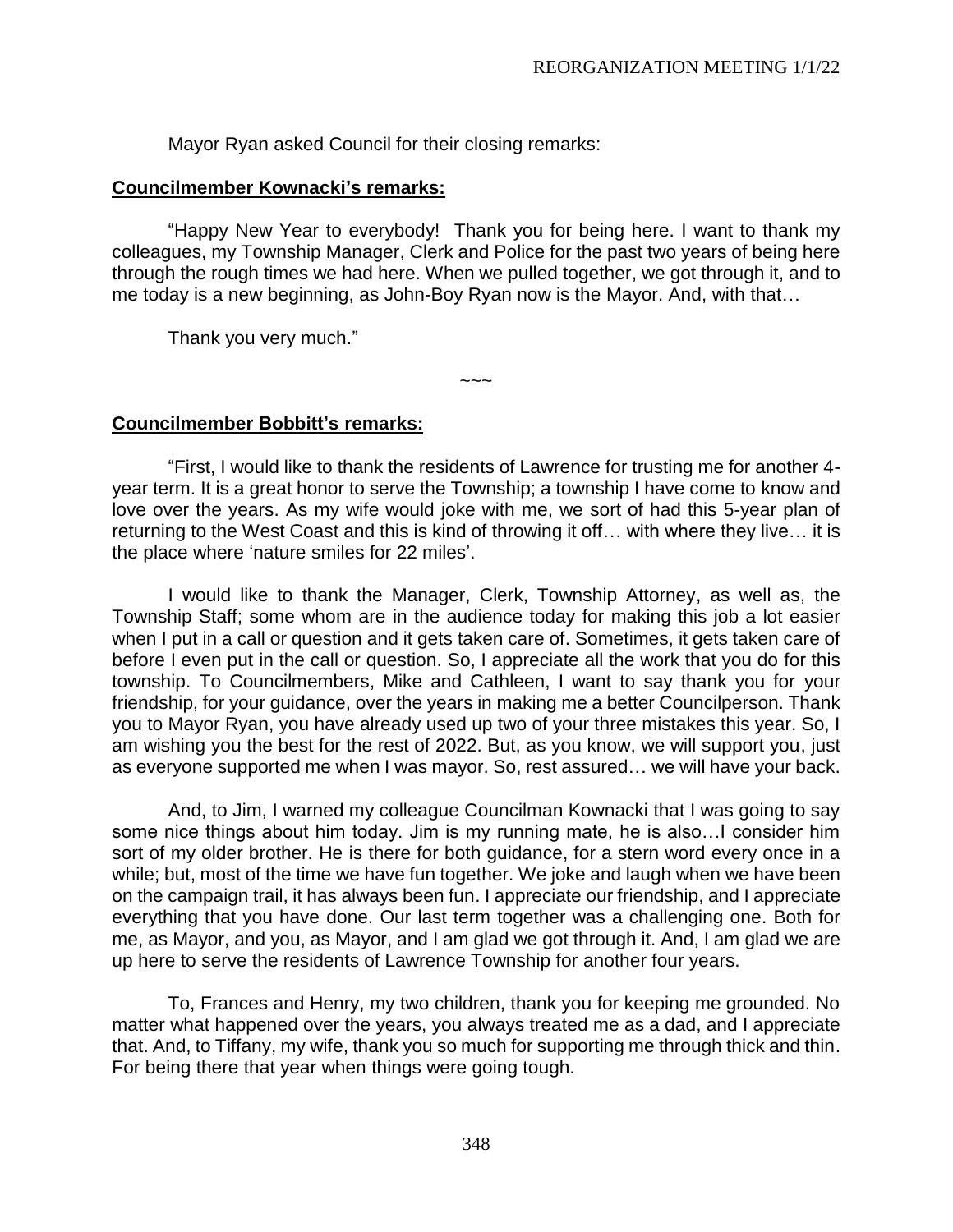I just want to say 'thank you all, stay involved'. If it is one thing I learned over the last year, we honored two amazing people, Harold Vereen and Anne Demarais; people who both within the Township, and outside of the Township, worked their darnedest just to make the Township better. So, get off of Facebook, Social Media and get out there and do some work. Thanks!"

 $\sim\sim\sim$ 

#### **Councilmember Lewis' remarks:**

"Happy New Year! And, Congratulations… to my Councilmates, and to our new Mayor. I know that we are in good hands, despite the last five minutes. And, if you cannot tell, the Mayor was correct, we are family; because, otherwise, I would not be seated up here and teasing him about it. When, I sat here two years ago, newly re-elected, I am pretty sure that myself and no one up here, and no one in this audience, could have imagined what this last two years would have brought. So, I want to thank our staff, and and our residents for their continued ability to adapt, to support each other and persevere.

I can say 'ditto' to all of the callouts that my Councilmates have already done; but, I will not repeat them. But, each of the Staff that has been mentioned have worked above and beyond over the last two years. So, as we embark on the next two years, I thought that Amanda Gorman's words from her 'New Day's Lyrics' that was released yesterday seemed appropriate. 'We must always pave a way forward. This hope is our door, our portal. Even if we never get back to normal, someday we can venture beyond it. To leave the known and take the first steps. So, let us not return to what is normal… but reach towards what is next.' So, I hope that we will all reach towards what is next together. And, I wish everyone a Happy, Healthy 2022."

#### **Councilmember Powers' remarks:**

"It is always tough to go last, but to just echo what my Councilmembers have said. First of all, Happy 2022! Congratulations, Chris and Jim, on your re-election; we are going to have a good four years together with you guys. Congratulations, John on your selection, as Mayor. I know you will do an excellent job, and you have my full support on that.

 $\sim\sim\sim$ 

It has been said, the Staff here… it is amazing what we have. We are truly blessed as Township residents to have a wonderful working group. Our leadership, with Manager Nerwinski, our Clerk Kathy Norcia, and I am going to get in trouble if I do not mention Mr. Roskos and everybody else… but, we are really truly blessed to have such a wonderful community.

My fellow councilmembers - Cathleen, John, Chris, Jimmy. Jimmy, I embarrassed you at the December meeting with what you did. As Cathleen said, when you were sworn